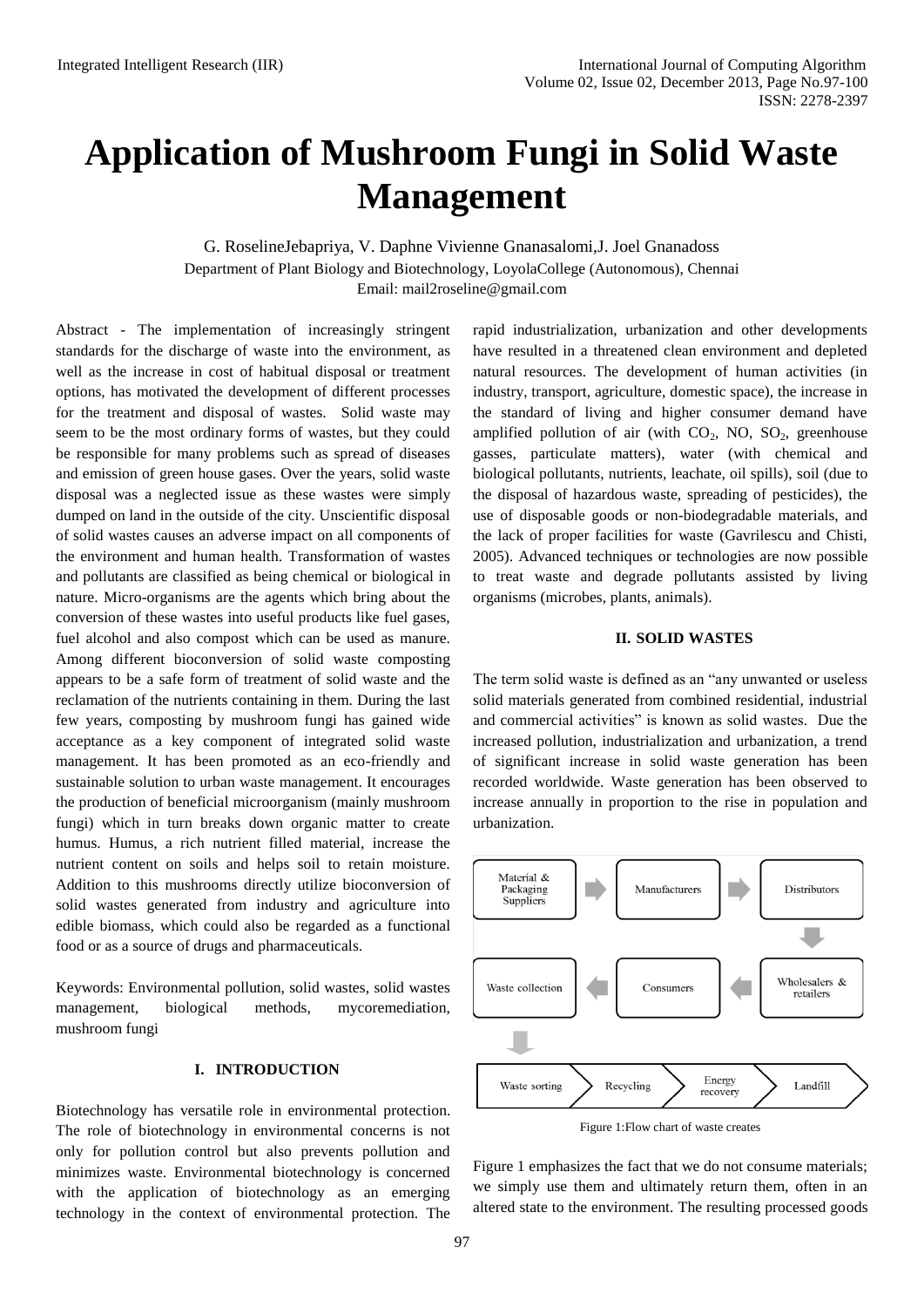are sold to the users of products, who in turn have three options after use: to dispose of this material; to collect the material in sufficient quantities to either use it for energy production or to recycle it back into the industrial sector; or to reuse the material for the same or a different purpose without remanufacture and huge waste discarded in landfills (Vesilind*et al*., 2002).

#### 2.1. Types and sourcesof solid wastes

Wastes are produced by human activities and it includes: municipal wastes, industrial wastes, and agricultural wastes. Municipal wastes are composed of wastes generated by households and wastes of similar character from commercial, institutional, open areas and treatment plant sites (Peavy*et al*., 1985). Industrial process wastes include a very wide range of materials and the actual composition of industrial wastes in a country will depend on the nature of the industrial base. The most important feature of industrial wastes is that a significant proportion is regarded as hazardous or potentially toxic, thus requiring special handling, treatment and disposal.Agriculture wastes include horticultural and forestry wastes such as, crop residues, animal manure, diseased carcasses, unwanted agrochemicals and empty containers. The different source of wastes illustrated in figure 2.The central pollution control board (CPCB) had conducted a survey of solid waste management in 299 cities and has given the data of waste generation for different cities (CPCB, 2000). The management of solid wastes is going through a critical phases, due to the unavailability of suitable facilities to treat and disposal of wastes. Unscientific disposal these wastes cause an adverse impact to the environment and human health (Rathi, 2006).

#### 2.2. Impacts of solid wastes

The solid wastes from different sources contain a large number of chemical and toxic substances especially from industrial wastes. It is necessary to know the properties of the waste so as to assess whether its uncontrolled release to the environment would lead to toxic effects on humans or other living organism in ecosystem.



Figure 2: Sources of solid wastes

The hazardous chemicals from wastes (industries) cause dermatitis. Inhalation is the most common source of workplace exposure to chemical and most difficult to control. The air pollutants caused by these wastes can directly damage respiratory tract and causes systemic effects. Contamination of groundwater is a serious problem of immediate concern (WHO/UNEP, 1989). Ground water contamination due to leachates from refuse dumps and poorly managed landfill sites can result in ingestion of toxic chemicals from the factory. The disposal of industrial wastes, sewage sluge, and dredged spoils can have diverse harmful effects on the marine environment and direct effects on the human health. Discarded plastics are harmful to the marine environment largely because they endanger marine life. Plastic yokes from beverage containers pose a similar threat to birds and small fish. A recent study detected plastic particles in the digestive tracts of 25% of the sea bird species examined (UNEP/GESAMP, 1990).

#### **III. SOLID WASTES MANAGEMENT**

Solid waste management reduces or eliminates adverse impacts on the environment and human health and supports economic development and improved quality of life. A number of processes are involved in effectively managing waste for a municipality. These include monitoring, collection, transport, processing, recycling and disposal. Apart from physicochemical processes there are two leading innovative mechanisms of waste disposal being adopted in India which include composting (aerobic composting and vermincomposting) and biomethanation. The concept of waste to energy for disposal of wastes is relatively new to India. Although these have been tried and tested in developed countries with significant output, these are yet to get off the ground in India because of the fact that financial viability and sustainability is still being tested (Lal, 1996; Khan, 1994).

### 3.1. Physico-chemical method

In many metropolitan cities, open, uncontrolled and poorly managed dumping is commonly practices, giving rise to serious environmental degradation (Mor*et al*., 2006). Solid wastes are disposed by depositing it in low-lying areas outside the city without following the principles of sanitary landfilling. Compaction and leveling of waste and final covering by earth are rarely observed practices at most disposal sites, and these low-lying disposal sites are devoid of a leachate collection system or landfill gas monitoring and collection equipment (Gupta *et al*., 1998). The main environmental problem associated with landfilling is pollution of groundwater.

Incineration is the process of control and complete combustion, for burning solid wastes. It leads to energy recovery and destruction of toxic wastes, for example, waste from hospitals. The temperature in the incinerators varies between 980 and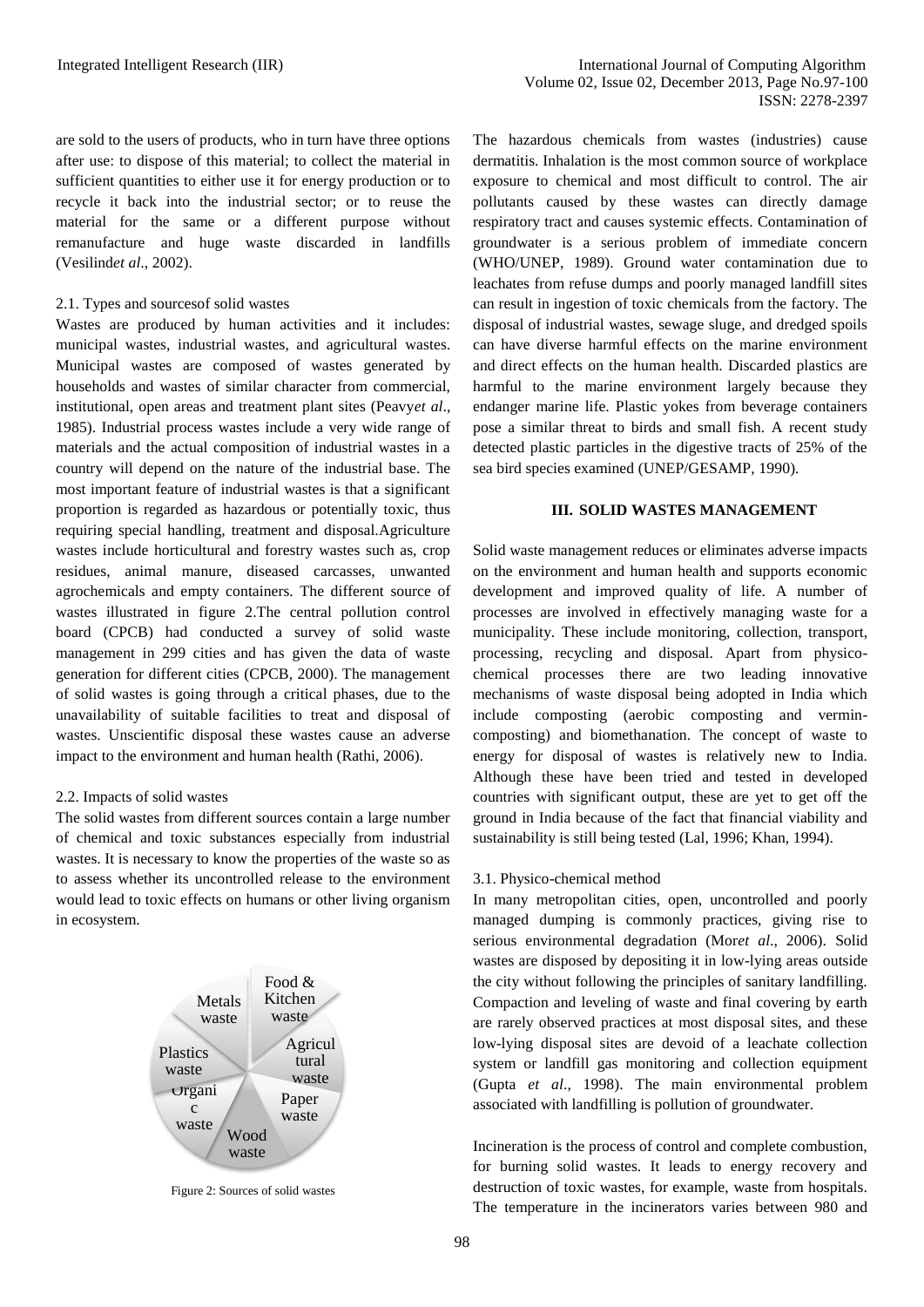2000°C. One of the most attractive features of the incineration process is that it can be used to reduce the original volume of combustible solid waste by 80–90% (Jha*et al*., 2003).Unfortunately, in Indian cities, incineration is not very much practiced. Incineration of solid waste under oxygen deficient conditions is called gasification. The objective of gasification has generally been to produce fuel gas, which would be stored and used when required. In India, there are few gasifiers in operation, but they are mostly for burning of biomass such as agro-residues, sawmill dust, and forest wastes (Ahsan, 1999). The potential effects of physico-chemical methods have been listed in Table 1.

Table 1: Potential effects of physico-chemical methods

| Vaste disposal<br>method | Potential effects                                                                                                                                                                                                                                                                                                                                |
|--------------------------|--------------------------------------------------------------------------------------------------------------------------------------------------------------------------------------------------------------------------------------------------------------------------------------------------------------------------------------------------|
| Physical method          | • Potential for exposure to a variety of harmful materials<br>which may cause birth defect, asthma, respiratory<br>diseases and cancer.<br>• Causes soil acidification due to deposition of acid gases;<br>increases soil metals; damage vegetation due to oxides<br>of nitrogen and sulphur dioxide.<br>• Contaminate ground and surface water. |
| Chemical treatment       | • Emission of harmful organic compounds causes<br>diseases like cancer, asthma and respiration problems.<br>• Causes soil acidification and damage vegetation due to<br>harmful organic compounds.                                                                                                                                               |

### 3.2. Biological method

The microbial conversion of the organics present in solid waste in the presence of air under hot and moist conditions is called composting, and the final product obtained after microbial activity is called compost (humus), which has very high agricultural value. It is used as fertilizer, and it is nonodorous and free of pathogens (Ahsan, 1999; Khan, 1994).As a result of the composting process, the waste volume can be reduced to 50–85%.The composting methods may use either manual or mechanical means and are accordingly termed as a manual or mechanical process (Ambulkar and Shekdar, 2004)

Under anaerobic condition if the organic waste is buried in pits, it will be acted upon by anaerobic microorganisms with the release of methane and carbon dioxide; the organic residue left is good manure. This process is slower than aerobic composting and occurs in fact naturally in landfills. However, thermophilic digestion for biomethanation is much faster and has been commercialized. Anaerobic digestion leads to energy recovery through biogas generation. The biogas, which has 55– 60% methane, can be used directly as a fuel or for power generation (Ahsan, 1999; Khan, 1994).Several hundred species of bacteria are involved in the anaerobic digestion and biogas production.

Vermicomposting involves stabilization of organic waste through the joint action of earthworms and aerobic microorganisms. Initially, microbial decomposition of biodegradable organic matter occurs through extra cellular

enzymatic activity (primary decomposition). Earthworms feed on partially decomposed matter, consuming five times their body weight of organic matter per day. The ingested food is further decomposed in the gut of the worms, resulting in particle size reduction. The worm cast is a fine, odorless and granular product (Jha*et al*., 2003).

### **IV. MUSHROOM FUNGI IN BIOREMEDIATION**

Mushroom inclusive of fungi, are ubiquitous in the soil, and contributes to degradation of toxic materials in the soil. Mushroom grows in hydro-carbon and non-hydro-carbon contaminated soils, secretes enzymes laccase, manganese dependent peroxidase and lignin peroxidase which are used for remediation (Barr and Aust, 1994; Aust*et al*, 2003). Lau *et al,*  (2003), reported the use of mushroom compost to degrade PAH contaminated soil. Mushroom exhibits extra ordinary abilities to transform recalcitrant pollutants and also degrades broad spectrum of structurally diverse toxic environmental pollutants (Reddy, 1998). Their extra cellular ability, access them to degrade non-soluable toxic compounds and nonpopular compounds (Levin *et al*, 2003). Mushroom also exhibit low specificity of the enzymes produced which enables them degrades recalcitrant, anthropogenic compounds (Mendel *et al,*1998).

The presence of heavy metals and other harmfulcontaminants, which mushroom attacks extra-cellularly,digests led to increase in mushroom as opposed toinhibition of mushroom and subsequent removal of toxicmetal in the environment (Hitivaniand Mecs, 2003; Stamets, 2005). The scavenging of metalsfrom polluted sites by mushroom (Malik, 2004) are due toremediation and purifying abilities of mushrooms.Emuh (2009) reported that mushroom inoculated in locally sourced substrates showed promise in bioremediation of crude oil polluted soil.

# **V. ROLE OF MUSHROOM IN SOLID WASTE MANAGEMENT**

Buswell*et al*., (1996) described that edible mushroom cultivation was one of the most economically-viable processes for the bioconversion of many types of agro wastes.Rajor(1996) described that the Sawdust, a bulky waste generated by wood processing industries, has very few profitable and eco friendly uses and has a problem of proper disposal. Chang(2000) described that mushroom cultivation was a direct utilization of their ecological role in the bioconversion of solid wastes generated from industry and agriculture into edible biomass, which could also be regarded asa functional food or as a source of drugs and pharmaceuticals. Spent mushroom compost, a bulky solid waste generated from the mushroom industry, however, could be exploited as a soil fertilizer and as a prospective bioremediation agent. Mushroom is a fungus, which feeds by secreting enzymes and digests food externally and absorb the